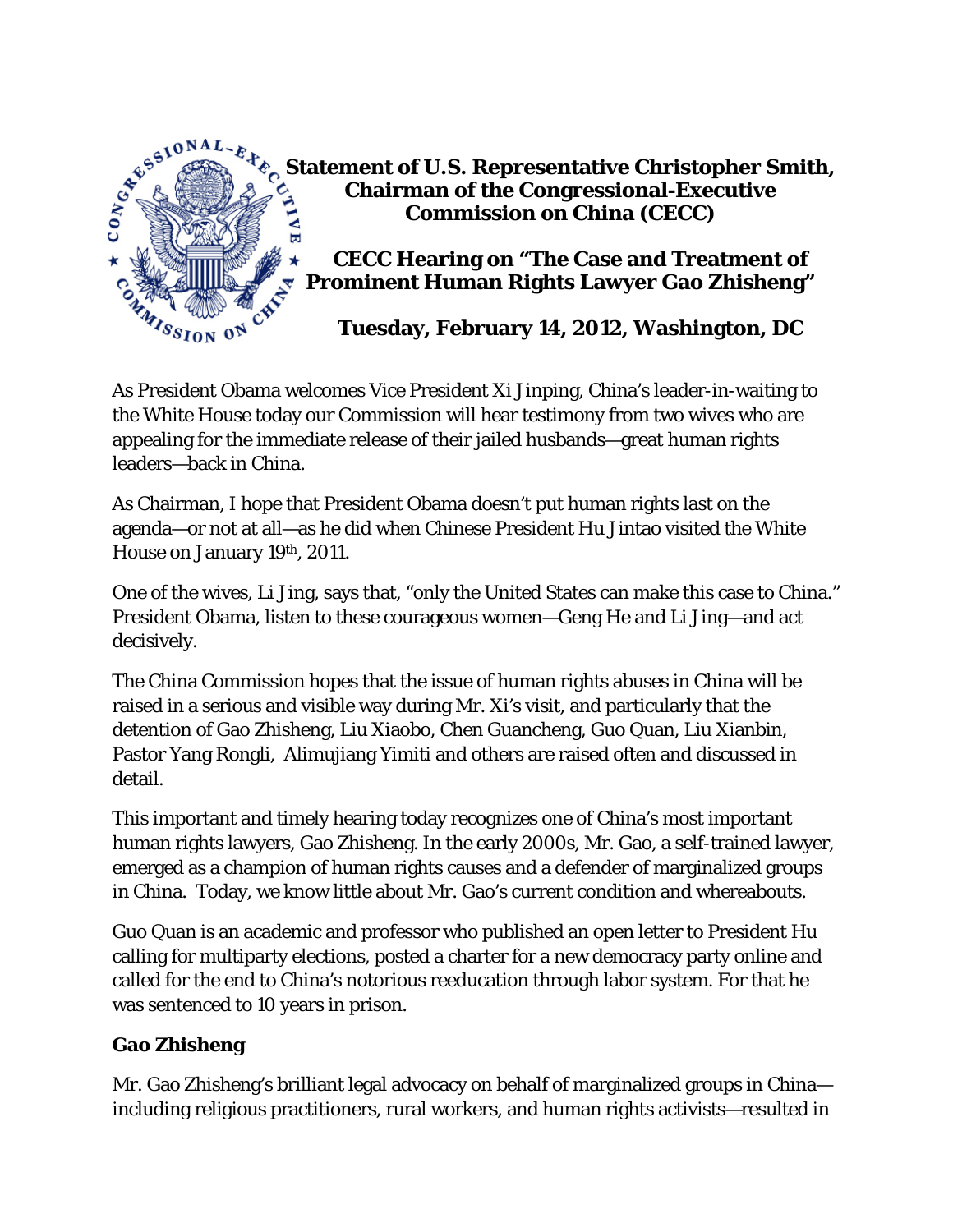being sentenced on trumped-up "inciting subversion" charges in 2006. He was sentenced to three years imprisonment, but granted a five-year suspended sentence, or period of parole. During this time, Mr. Gao has been subjected to years of brutal torture and has been repeatedly "disappeared." An outspoken Christian, Mr. Gao has been "disappeared" into official custody since February 2009, with only a brief reappearance, under official supervision, in March and April 2010.

Information on Mr. Gao's enforced disappearance and current condition remains a closely guarded secret. For months and years, we heard nothing on Mr. Gao's ongoing detention.

Two months ago, however, Chinese officials announced that Mr. Gao would be forced to serve out his original three year criminal sentence, a week before he should have finished his five-year parole period. The announcement claimed that Mr. Gao violated the conditions of his parole. No details, however, were provided. One can only wonder what "violations" Mr. Gao committed, since he has been held incommunicado during the majority of this parole period and has been brutally tortured throughout.

In the past month, his brother and other family members have been turned away in their attempts to visit Mr. Gao. We have received no word on his health or condition.

As expert witnesses will demonstrate, the official case against Gao Zhisheng is not only rife with villainy, but also bereft of humanity. In an account of Mr. Gao's torture, made public by the Associated Press in January 2011, Mr. Gao disclosed to a reporter the excruciating details of his detention: "The police stripped Gao Zhisheng bare and pummeled him with handguns in holsters. For two days and nights, they took turns beating him and did things he refused to describe." He recalled, "For 48 hours my life hung by a thread." Authorities reportedly threatened to kill Mr. Gao, to dump his body in a river. And, authorities taunted him by saying "You must forget you're human."

To Vice President Xi, we will not forget. We do not know if Mr. Gao is alive or dead. In solidarity with Mr. Gao and his family, we know, however, that we are here to honor Mr. Gao's accomplishments, his rights advocacy and his image. We will not let those who hold him kill Gao Zhisheng's legacy. We will not allow these criminals to dispose of his significance. And, we will not forget Mr. Gao's profound humanity.

We are also honored to hear from two specialists with unique insights into Gao Zhisheng's case and the ongoing international advocacy efforts on his behalf. We will hear from Jared Genser, founder of Freedom Now and member of Gao Zhisheng's international pro bono legal team. Genser will discuss the recently filed petition with the United Nations Working Group on Arbitrary Detention on behalf of Mr. Gao, which seeks an opinion on whether Mr. Gao's imprisonment violates international law. And, we will hear from Pastor Bob Fu, the founder and president of the China Aid Association.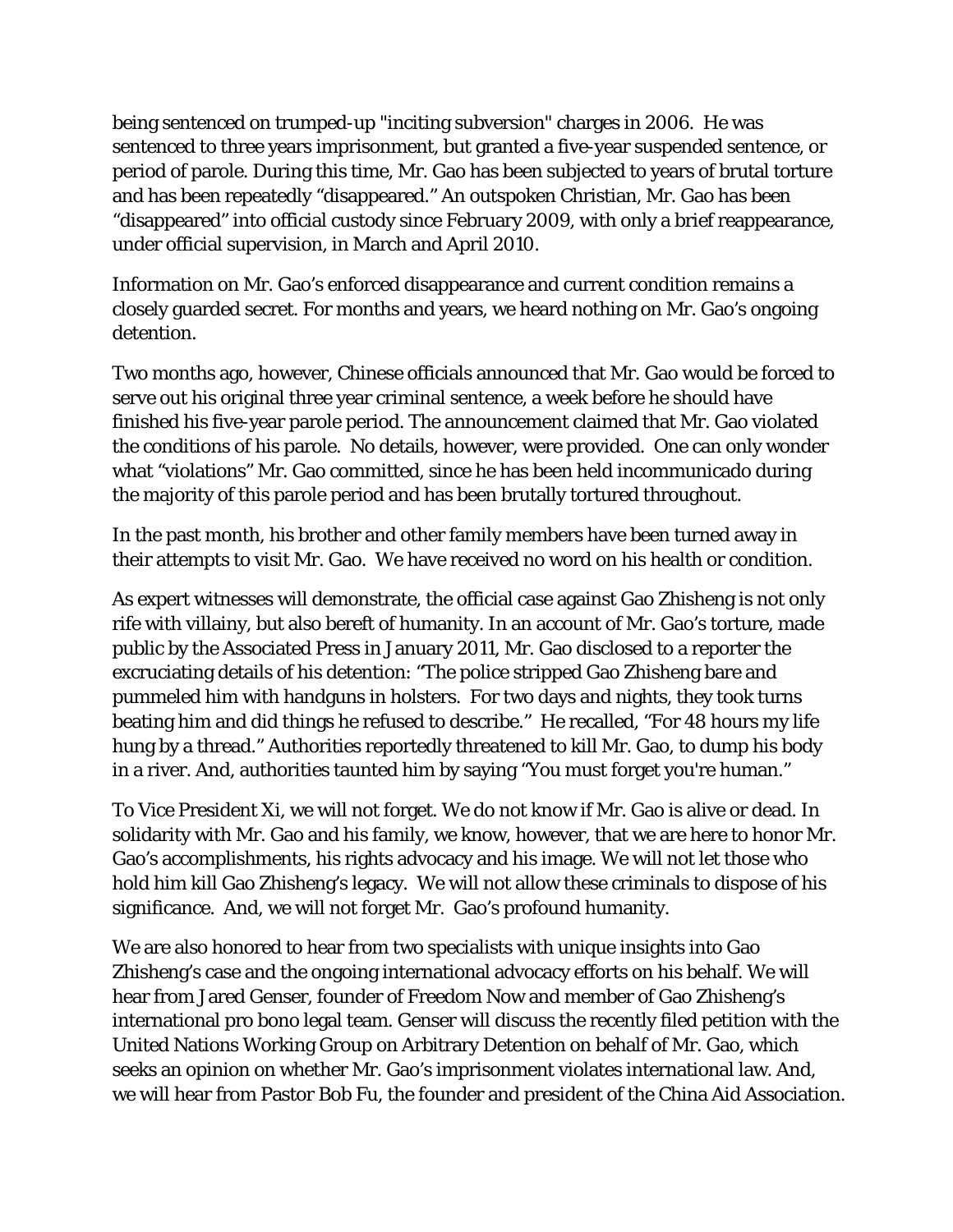Pastor Fu will discuss the FreeGao campaign and the need to hold China accountable for the ongoing harassment and detention of Gao Zhisheng.

## **Guo Quan**

The case of Guo Quan, a former criminal-court officer and university associate professor, illustrates how Chinese officials target citizens who attempt to form independent political parties, use the Internet to organize, or post online opinions deemed too politically sensitive. In 2007, Mr. Guo began posting a series of open letters to top government leaders, advocating on behalf of laid-off workers, demobilized military cadres, and displaced farmers. He also wrote letters calling for multi-party rule and for democratic reforms. Because his writings were considered too critical of the government, however, Mr. Guo later lost his university professorship and was expelled from the China Democratic League, a state-approved "democratic" party under the direction of the Communist Party. Chinese authorities frequently detained Mr. Guo, because of his online articles and open letters to top officials. In 2008, Mr. Guo announced the formation of the China New Democracy Party. Authorities later detained Mr. Guo and sentenced him to ten years' imprisonment for "subversion of state power" for organizing an "illegal" political party, for recruiting members for the party, and for other acts to "overthrow" the socialist system. Despite his appeal, court officials upheld the verdict. Today, Mr. Guo is serving out his sentence in a Nanjing prison. His wife and young son have fled the official harassment and abuse they suffered in China, and they are now in the United States.

The hearing today continues the Congressional-Executive Commission on China's work to monitor China's human rights and rule of law developments and to give voice to the persecuted. In the past year, the Commission has consistently raised China's ongoing violations of international law and human rights standards in its reports and events. Recent hearings have been able to boldly shine a light on some of China's gravest injustices and its darkest polices.

In December 2011, the Commission held a hearing on Liu Xiaobo—a year after he was awarded the Nobel Peace Prize in absentia. The hearing highlighted China's increasing crackdown on inspiring human rights advocates and peaceful reformers.

In November 2011, we held a hearing on the illegal detention and abuse of legal advocate Mr. Chen Guangcheng and his family. A self-trained legal advocate, Mr. Chen was wrongfully imprisoned for exposing China's brutal forced abortions and for his heroic activism on behalf of victims of China's one child policy. Since his release, Mr. Chen and his family have been maliciously deprived of basic freedoms—and repeatedly beaten. They remain confined to their home, under an illegal form of house arrest and under the watchful eye of armed thugs. We are unsure of whether Mr. Chen, like Mr. Gao, is even still alive. Our prayers are with him and his family. As Chairman of this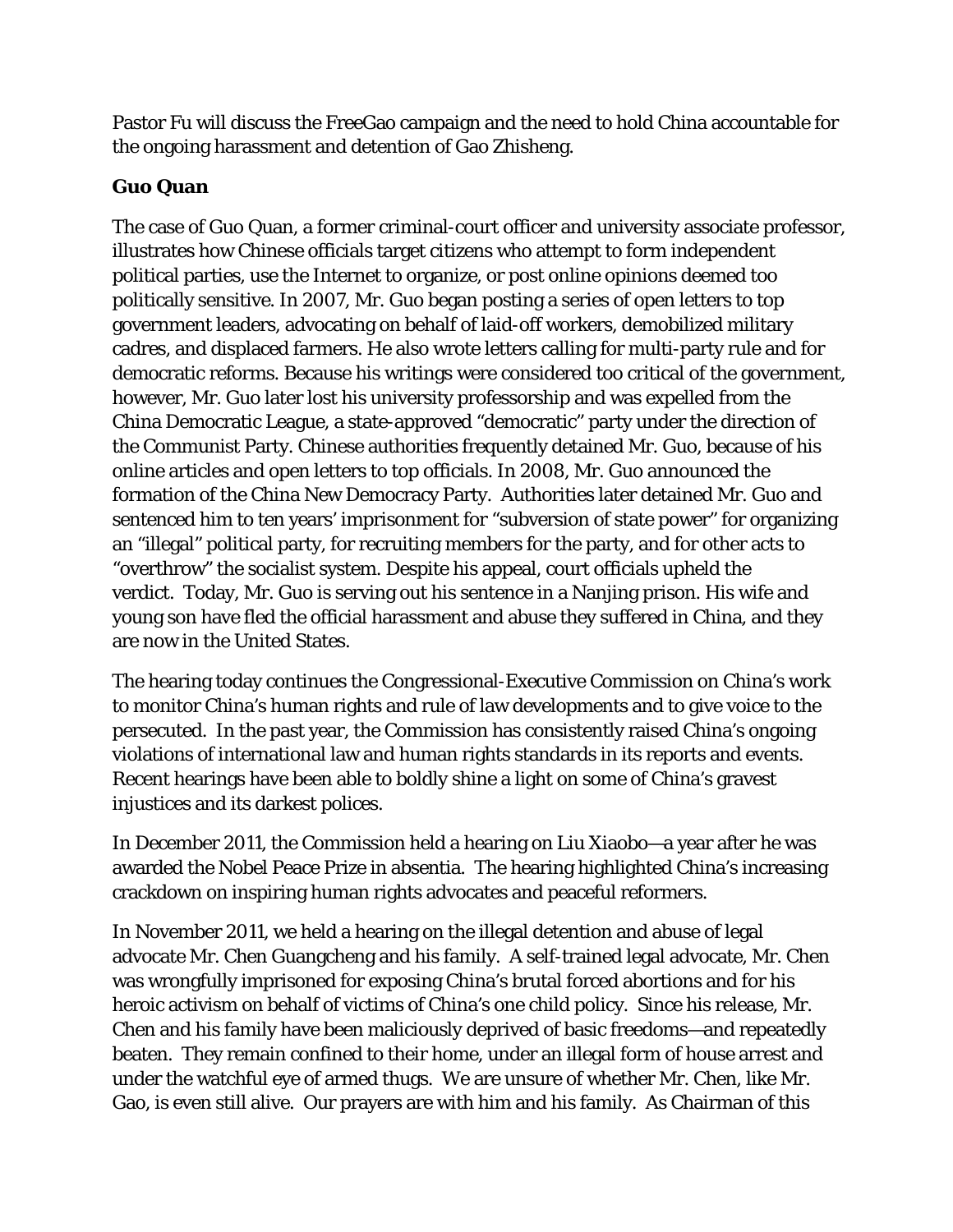Commission, I and staff have made repeated attempts to visit Mr. Chen in Shandong province, but the Chinese government has denied our access, as well as access to the many human rights advocates in China that have tried to see Mr. Chen. Even actor Christian Bale was intercepted en route. Mr. Chen and his wife have been maliciously because he fights for women and children who have been irreparably harmed by the one child policy.

China's one child policy is state sponsored cruelty and constitutes a massive crime against humanity. The Nuremberg Nazi war crimes tribunal properly construed forced abortion as a crime against humanity—nothing in human history compares to the magnitude of China's 33 year assault on women and children. The Chinese government's one child per couple policy, with its attendant horrors of mass forced abortion and rampant sex selection abortion, is utterly without parallel. In effect since 1979, the coercive one child per couple policy is, in scope and seriousness, the worst human rights abuse in the world today. Few outside of China understand what a massive and cruel system of social control the one child policy entails.

The price for failing to confirm to this system is staggering. A Chinese woman who comes pregnant without a permit will be put under mind-bending pressure to abort. She knows that "out of plan" illegal children are denied education, healthcare and marriage, and that fines for bearing a child without a birth permit can be up to 10 times the average annual income of both parents, and those families that can't or won't pay are jailed or their homes smashed in or their young child killed. If the brave woman still refuses to submit, she may be held in a punishment cell, or if she flees, her relatives may be held, and very often, beaten. Group punishments will be used to socially ostracize her. Her colleagues and neighbors will be denied birth permits. If the woman is, by some miracle, still able to resist this pressure, she may be physically dragged to an operating table and forced to undergo an abortion. Her trauma is incomprehensible. It is a trauma she shares, in some degree, with virtually every woman in China, whose experience of intimacy and motherhood is colored by the atmosphere of fear created by the government—by government threats and determination to intrude itself in a deadly fashion in the most private aspects of her life.

Today in China, rather than being given maternal care, pregnant women without birth control permits are hunted down and their babies forcibly aborted. They are mocked, belittled and humiliated. There are no single moms in China—except those who somehow evade the family planning cadres and conceal their pregnancy. For three decades, brothers and sisters have been illegal; a mother has absolutely no right to protect her baby from state sponsored violence.

Mr. Chen courageously pushed back against this horrific policy—and today suffers unspeakable abuse for his compassionate work.